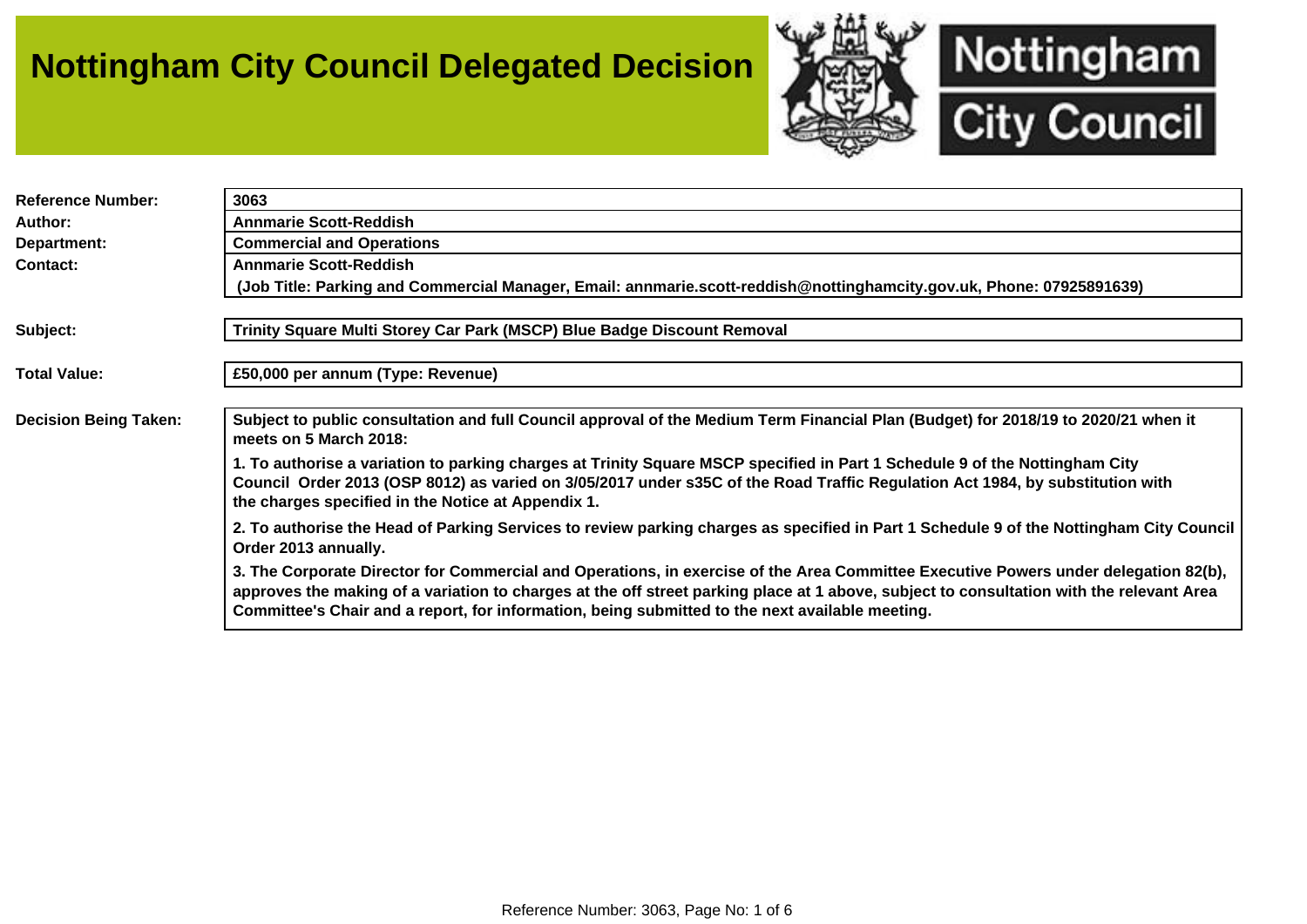| <b>Reasons for the Decision(s)</b> | Nottingham has one of the most comprehensive and accessible public transport systems in the country with award winning operators<br>which is accessible by disabled persons holding a Mobility Card. Supplementing this is the ability to park for free on-street, for<br>Disabled Person Badge holders ("Disabled Person Badge" has the same meaning as in 'The Local Authorities 'Traffic Orders<br>(Exemptions for Disabled Persons) (England) Regulations 2000 i.e a Blue Badge). So no disabled person is forced to pay to come into<br>the City. Beyond this the City Council has made available off-street parking at a number of locations across the City under section 32 of<br>the Road Traffic Regulation Act 1984 (RTRA 84) for the purposes of relieving or preventing congestion of traffic as appears to be<br>necessary. Under section 35 of the RTRA 84 the City Council has by Nottingham City Council (City of Nottingham) (Car Park Name<br>Changes) Order 2013 (OSP 8012) as varied on 3rd day of May 2017, made provision as to the charges to be paid in connection with the<br>use of the off-street parking. |
|------------------------------------|----------------------------------------------------------------------------------------------------------------------------------------------------------------------------------------------------------------------------------------------------------------------------------------------------------------------------------------------------------------------------------------------------------------------------------------------------------------------------------------------------------------------------------------------------------------------------------------------------------------------------------------------------------------------------------------------------------------------------------------------------------------------------------------------------------------------------------------------------------------------------------------------------------------------------------------------------------------------------------------------------------------------------------------------------------------------------------------------------------------------------------------|
|                                    | A concession from parking charges is currently available for the first 4 hours of parking for Blue Badge holders under the above Order.<br>Blue Badge Holders pay a charge for parking over and above the first 4 hours. Currently, parking staff at the Customer Service Hub<br>within the car park verify and validate Blue Badges and the Blue Badge holder parking ticket to validate their stay and ensure they can<br>exit the carpark.                                                                                                                                                                                                                                                                                                                                                                                                                                                                                                                                                                                                                                                                                          |
|                                    | Nottingham City Councils Parking Services department have proposed to restructure its operational duties. As part of this proposal, it<br>has been recommended that the Customer Service Hub at Trinity Square MSCP to be de-manned. This proposal is subject to public<br>consultation and full Council approval of the Medium Term Financial Plan (Budget) for 2018/19 to 2020/21 when it meets on 5<br><b>March 2018.</b>                                                                                                                                                                                                                                                                                                                                                                                                                                                                                                                                                                                                                                                                                                           |
|                                    | If approved, the parking staff will no longer be able verify Blue Badge holders and validate the vehicles stay. The restructuring will also<br>mean that parking staff will be unable to take parking charge payments from Motorcyclists and Cycle Store users, as this is currently a<br>manual process therefore parking for these users will become free of charge.                                                                                                                                                                                                                                                                                                                                                                                                                                                                                                                                                                                                                                                                                                                                                                 |
|                                    | Disabled bays will continue to be provided in Trinity Square MSCP but normal-parking charges will apply. Blue Badge holders are still<br>able to park free for up to 4 hours in Curzon Street, Sneinton Market Square, Nottingham Arena and Nottingham Castle Car Parks, in<br>on-street parking bays and park on single or double yellow lines for up to three hours.                                                                                                                                                                                                                                                                                                                                                                                                                                                                                                                                                                                                                                                                                                                                                                 |
| <b>Briefing notes documents:</b>   | Variation Notice May 2017 PostLite.docx, Appendix 1 VN 8013_18 - Trinity Sq SAH Site Notice v2.docx                                                                                                                                                                                                                                                                                                                                                                                                                                                                                                                                                                                                                                                                                                                                                                                                                                                                                                                                                                                                                                    |
| <b>Other Options Considered:</b>   | Do nothing: This option has been discounted as Parking Services are de-manning the carpark so there would be no one onsite to<br>validate the blue badges in accordance with the blue badge scheme.                                                                                                                                                                                                                                                                                                                                                                                                                                                                                                                                                                                                                                                                                                                                                                                                                                                                                                                                    |
| <b>Background Papers:</b>          | <b>None</b>                                                                                                                                                                                                                                                                                                                                                                                                                                                                                                                                                                                                                                                                                                                                                                                                                                                                                                                                                                                                                                                                                                                            |
|                                    |                                                                                                                                                                                                                                                                                                                                                                                                                                                                                                                                                                                                                                                                                                                                                                                                                                                                                                                                                                                                                                                                                                                                        |
| <b>Published Works:</b>            | <b>None</b>                                                                                                                                                                                                                                                                                                                                                                                                                                                                                                                                                                                                                                                                                                                                                                                                                                                                                                                                                                                                                                                                                                                            |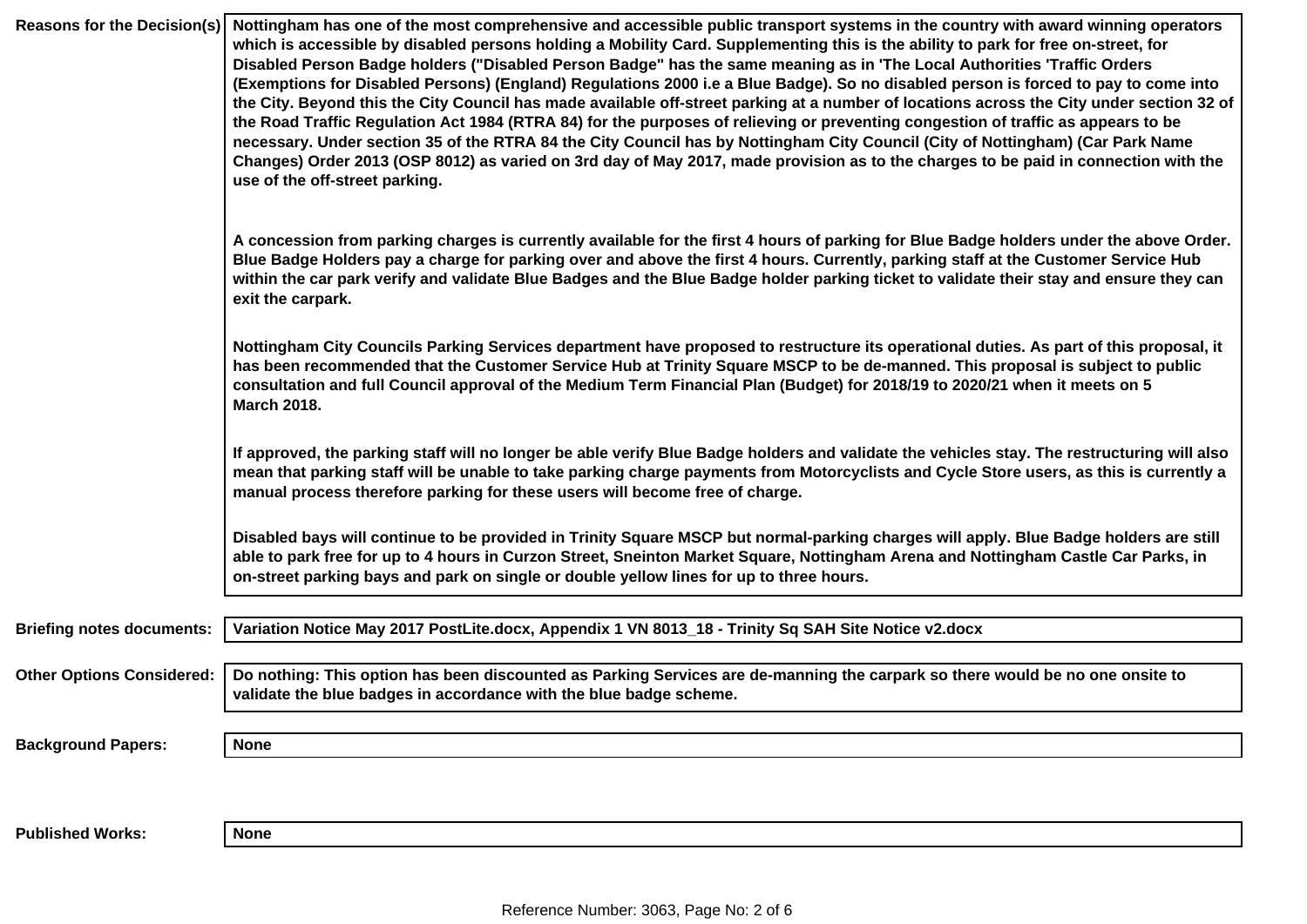| <b>Affected Wards:</b>                                                                                                                                    | St Ann's                                                                                                                                                                             |
|-----------------------------------------------------------------------------------------------------------------------------------------------------------|--------------------------------------------------------------------------------------------------------------------------------------------------------------------------------------|
|                                                                                                                                                           |                                                                                                                                                                                      |
| <b>Colleague / Councillor</b><br>Interests:                                                                                                               | <b>None</b>                                                                                                                                                                          |
|                                                                                                                                                           |                                                                                                                                                                                      |
| <b>Any Information Exempt</b><br>from publication:                                                                                                        | <b>Yes</b>                                                                                                                                                                           |
| <b>Exempt Information:</b>                                                                                                                                |                                                                                                                                                                                      |
|                                                                                                                                                           |                                                                                                                                                                                      |
| Description of what is<br>exempt:                                                                                                                         | The implications of the proposals                                                                                                                                                    |
|                                                                                                                                                           |                                                                                                                                                                                      |
|                                                                                                                                                           | An appendix (or appendices) to this decision is exempt from publication under the following paragraph(s) of Schedule 12A of the Local<br><b>Government Act 1972</b>                  |
|                                                                                                                                                           |                                                                                                                                                                                      |
| 3 - Information relating to<br>the financial or business<br>affairs of any particular<br>person (including the<br>authority holding that<br>information). | The public interest in maintaining the exemption outweighs the public interest in disclosing the information because it could prejudice<br>the commercial viability of the proposals |
|                                                                                                                                                           |                                                                                                                                                                                      |
| <b>Documents exempt from</b><br>publication:                                                                                                              | 170929-v0.1-NS Budget Template Blue Badges-MJR-E8.docx                                                                                                                               |
| <b>Consultations:</b>                                                                                                                                     | Date: 25/10/2017                                                                                                                                                                     |
|                                                                                                                                                           |                                                                                                                                                                                      |
|                                                                                                                                                           | <b>Minority Groups: Disability Involvement Group</b><br>Engaged with the internal disabled employee support network (DESN) and disability involvement group (DIG)                    |
|                                                                                                                                                           |                                                                                                                                                                                      |
|                                                                                                                                                           | Those not consulted are not directly affected by the decision.                                                                                                                       |
| <b>Crime and Disorder</b><br>Implications:                                                                                                                | N/A                                                                                                                                                                                  |
| <b>Equality:</b>                                                                                                                                          | Please login to the system to view the EIA document: BBH EIA - 301117 v2.doc                                                                                                         |
|                                                                                                                                                           |                                                                                                                                                                                      |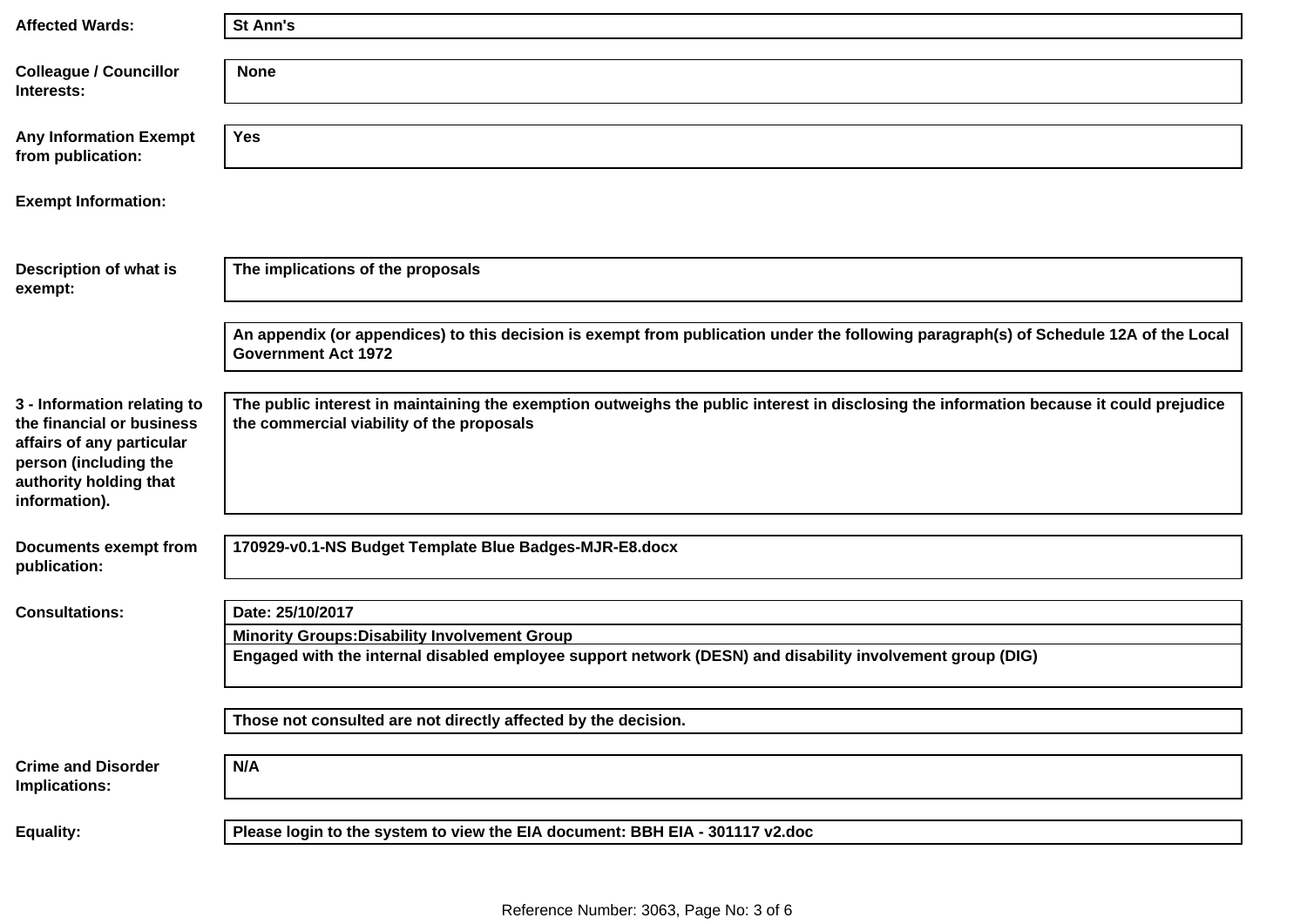| <b>Decision Type:</b>       | <b>Portfolio Holder</b>                       |
|-----------------------------|-----------------------------------------------|
| <b>Subject to Call In:</b>  | <b>Yes</b>                                    |
| <b>Call In Expiry date:</b> | 08/02/2018                                    |
| <b>Advice Sought:</b>       | <b>Legal, Finance, Equality and Diversity</b> |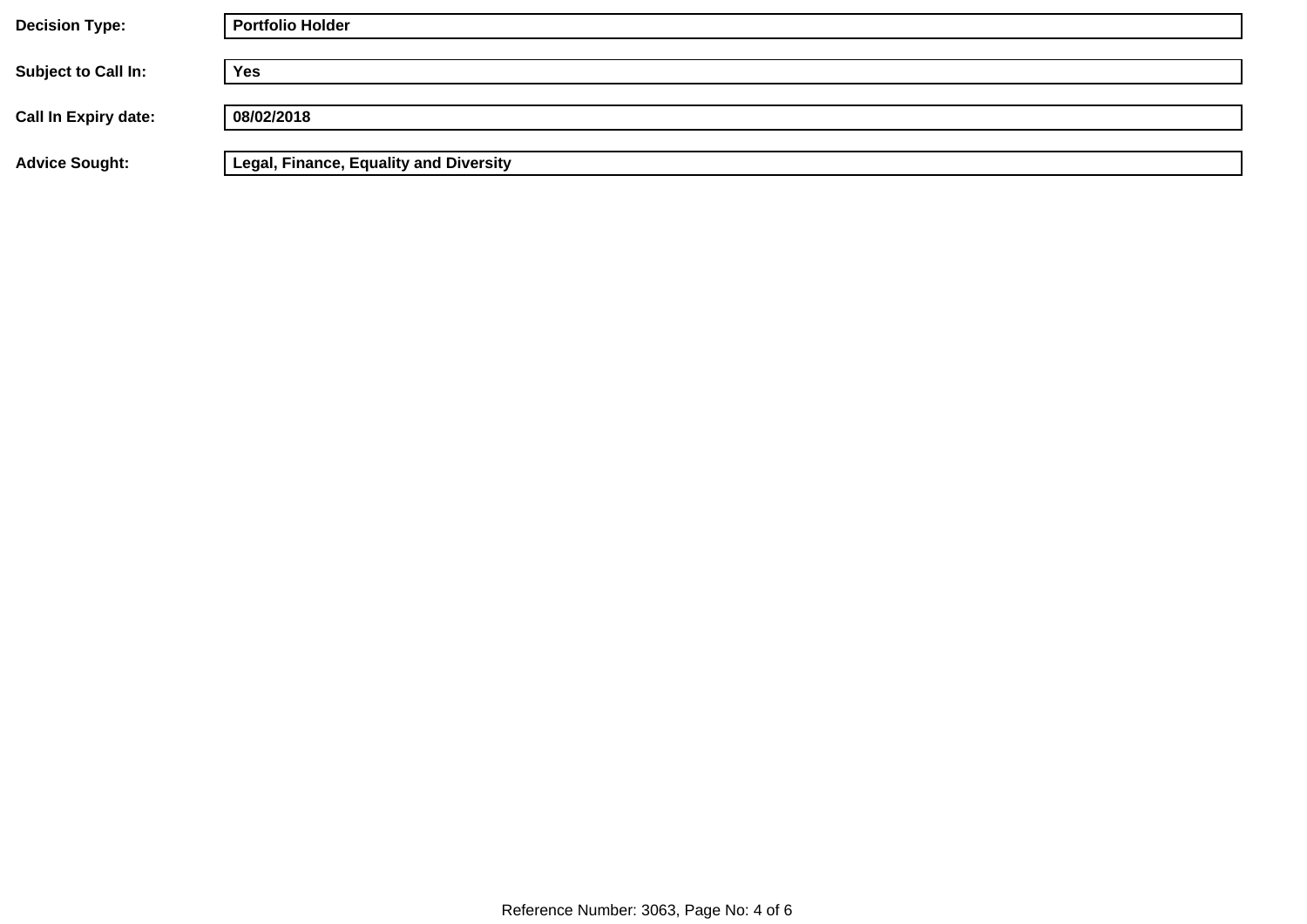**Legal Advice: 1. The City Council may provide off-street parking places for vehicles for the purposes specified in section 32 of the Road Traffic Regulations Act 1984.It may by order under section 35 make provision as to the charges to be paid in connection with its use. It may vary those charges by the Notice under section 35C of the same Act. The procedure to be followed in giving notice under this section is specified in regulation 25 of the Local Authorities' Traffic Orders (Procedure) (England and Wales) Regulations 1996.** 

> **2. The City Council has exercised its powers under section 32 and 35 of the Road Traffic Regulation Act 1984 by the making of the NOTTINGHAM CITY COUNCIL (CITY OF NOTTIMGHAM) (CAR PARK NAME CHANGES) ORDER 2013 (OSP 8012).**

**3.Subject to to public consultation on and full Council approval of the Medium Term Financial Plan (MTFP) (Budget) for 2018/19 to 2020/21, and the proposal becoming necessary, to vary the parking charges as proposed the City Council will need to publish its Variation Notice at least once in a newspaper circulating in the area in which the parking places to which the notice relates are situated at least 21 days before it is due to come into force. The notice must specify the date when it is due to come into force; identify every parking place to which the notice relates; specify in respect of each such parking place,(i)the charges payable for the use of the parking place at the date the notice is given; (ii)the charges that will be payable when the notice comes into force.** 

**4. The City Council will need to cause a copy of the notice to be displayed in the parking place on the date on which the notice is given and take all reasonable steps to ensure that it continues to be so displayed and remains in a legible condition until the date on which it comes into force; and (b)shall, if it thinks fit, cause additional copies to be so displayed in the parking place and in roads giving access to the parking place.** 

**5. There is dual responsibility under the City Council's constitution for the decision being taken between the Area Committee and Corporate Director for development and Growth or the Portfolio Holder for Neighbourhood Service and Local Transport. Where a decision is urgent, delegation 82(b)can be relied upon, and subject to consultation with the Area Committee Chair and a report for information being presented at its next meeting, the Corporate Director for Communities may exercise a power delegated to Area Committee. It is understood that the relevant Chair has been consulted and that a suitable report will be taken to the next area committee in due course.** 

**6. The City Council must use the income it generates from the parking charges in accordance with section 55 of the 1984 Act. The charges can't simply be imposed to raise revenue. Such a decision would be subject to Judicial Review - see Attfiield R (on application of) v London Borough of Barnet [2013]EWHC 20859.** 

**7.Whilst here remains some risk of challenge to the deciosn to made being taken at this point, on the grounds that the deciosn pre-empts consultation on the MTFP not affecting the proposal, by making the decision subject to any public consultation response on the MTFP the risk of challenge is reduced.** 

 **Advice provided by Richard Bines (Solicitor) on 11/01/2018.**